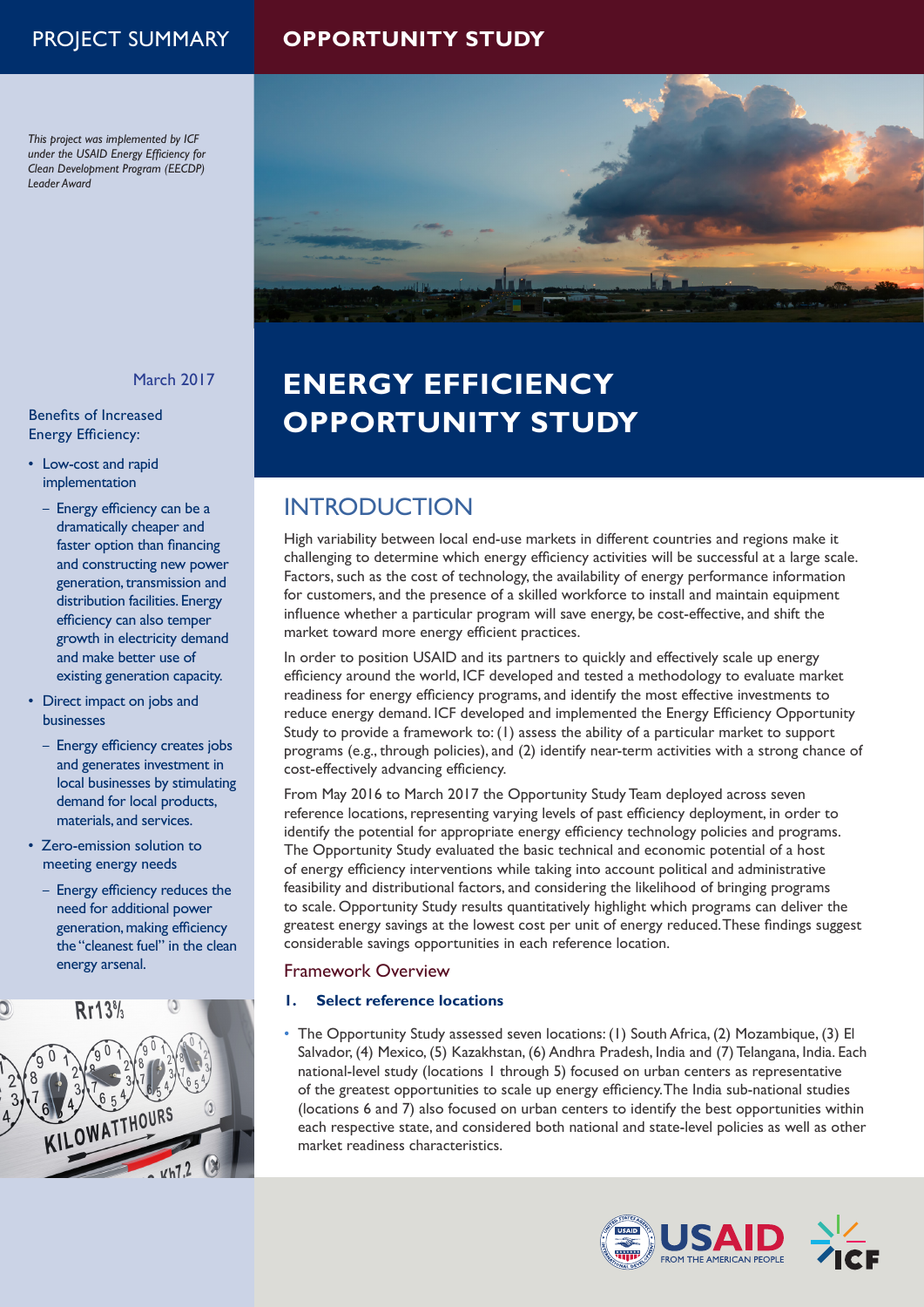## PROJECT SUMMARY **OPPORTUNITY STUDY**



The *Opportunity Assessment Tool* was used to identify a total of 139,326,000 MWh of achievable energy savings across the seven activity locations.

## **2. Assess energy efficiency building blocks**

Building Blocks for scaling up energy efficiency were developed and used to assess "market readiness". The Opportunity Assessment Tool (see below) was expanded to incorporate assessment of the building blocks and provide users with insight into market strengths and weaknesses for supporting energy efficiency. Building Blocks are:

- 1. Skilled Workforce
- 2. Financing Support
- 3. Public Awareness
- 4. Regulatory Mechanisms
- 5. Smart Incentives
- 6. Technology Development
- The building block assessment accomplished two objectives: 1) it provided insight into the current market state thereby helping to assess the likelihood of the successful implementation of an efficiency program; and, 2) it highlights where programmatic support should be focused to enable future efficiency activities—particularly those that were found to be cost effective, but not likely to succeed during implementation.

### **3. Update Opportunity Assessment Tool/add country**

• The ICF team encoded the analytical framework in a software tool: the *USAID Opportunity Assessment Tool,* designed with a user-friendly interface to record information and identify energy efficiency programs with the highest potential and likelihood of success. The tool is designed for USAID and local stakeholders implementing programs in developing countries. Users can select their country and proceed through steps to determine country-specific energy efficiency program recommendations. The assessment includes scoring the country-specific indicators for each program under consideration and evaluating the building blocks for energy efficiency through a customized set of questions. For the reference locations in the study, the ICF team used the tool to identify the "top 10" energy efficiency policies and programs likely to be the best investments, under current market conditions, based on a combination of the size of their market impact/ability to scale, energy savings, GHG emission reductions, cost, and ease of implementation.

## Project Accomplishments/Key Findings

• Energy efficiency has the potential to offset the need for substantial levels of electricity capacity and generation. Program impact estimates can be highly persuasive in efforts to incorporate energy efficiency into comprehensive power sector planning. To illustrate, the table below summarizes the potential impact of implementing the "Top 10" energy efficiency opportunities identified in each of the countries in the Study. These opportunities represent programs that have been assessed to be cost-effective and likely to successfully scale up energy efficiency. In these seven locations, the *study identified a total of 139,326,000 MWh of achievable energy savings.*